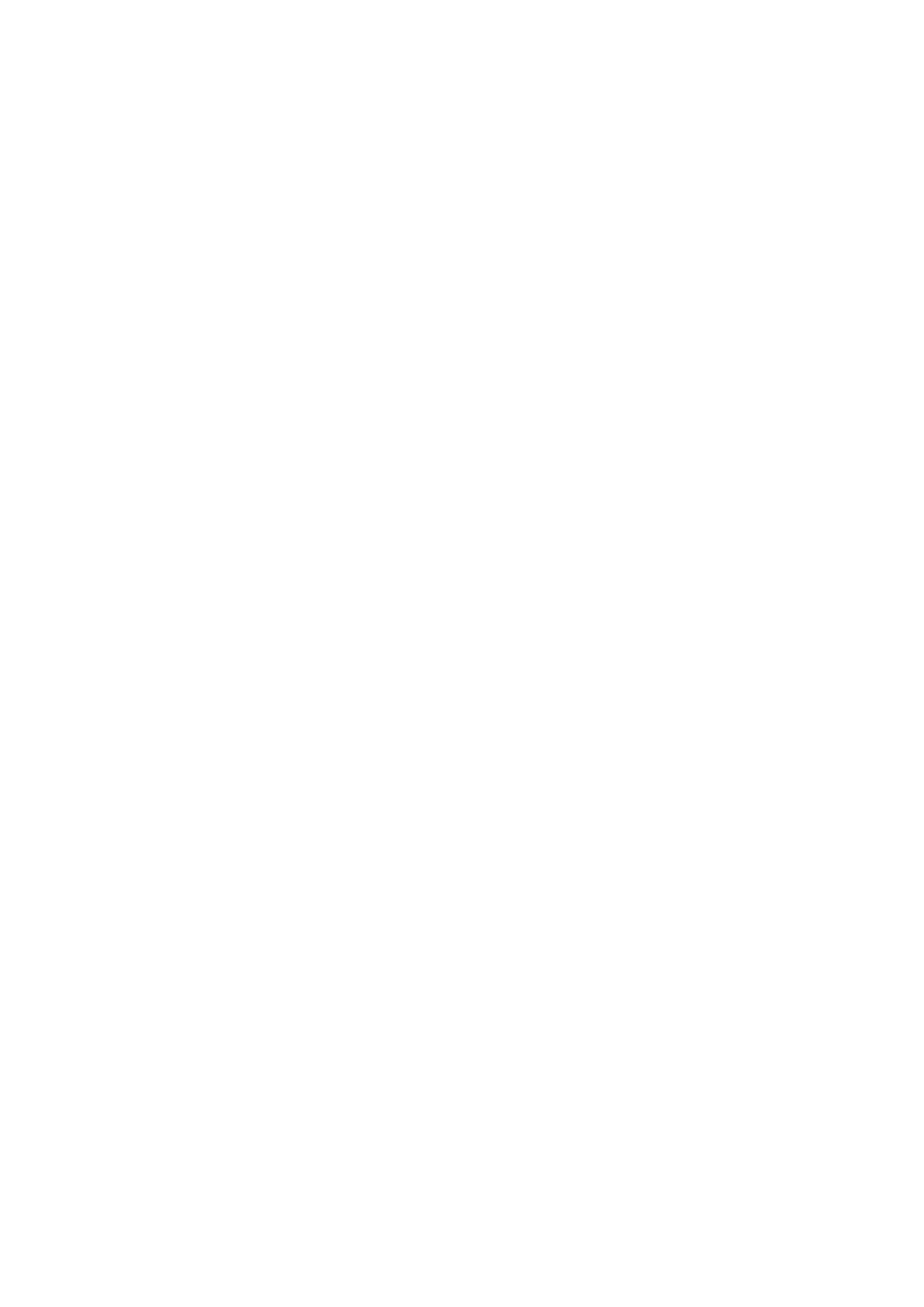### **Contents**

| <b>Background</b>                                            | $\mathbf{2}$ |
|--------------------------------------------------------------|--------------|
| Competent authority                                          | 2            |
| Application                                                  | 2            |
| Conclusion of the competent authority on the risk assessment | 3            |
| Decision on the application to set MRLs                      | 4            |
| The active substance and formulated product                  | 8            |
| Links to supporting documents                                | 9            |
| Appendix 1 – GAPs supported by the assessment                | 10           |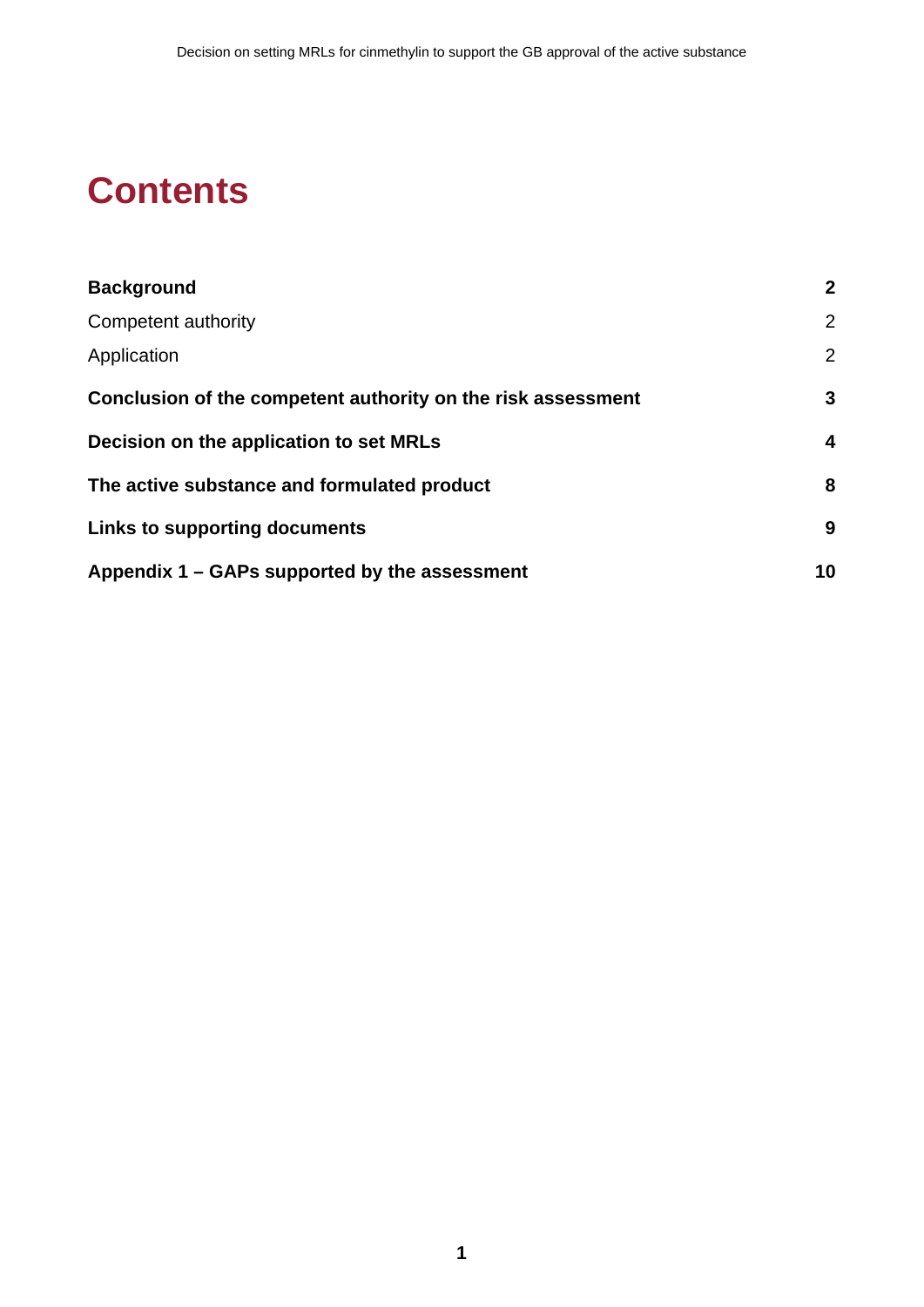# <span id="page-3-0"></span>**Background**

### <span id="page-3-1"></span>**Competent authority**

The risk assessment associated with setting the MRLs for Great Britain has been conducted by the Chemicals Regulation Division (CRD) of the Health and Safety Executive (HSE).

### <span id="page-3-2"></span>**Application**

In accordance with Article 6 of Regulation (EC) No 396/2005, [1](#page-3-3) HSE received an application from BASF plc to set MRLs for the active substance cinmethylin in or on various commodities as part of the approval of the active substance in GB.

HSE as the competent authority drew up an Evaluation Report (ER) that included its Reasoned Opinion (RO) on the risk to consumers associated with amending the MRLs.

<span id="page-3-3"></span><sup>1</sup> Retained [Regulation \(EC\) No 396/2005 on maximum residue levels of pesticides in or on food and feed of](https://www.legislation.gov.uk/eur/2005/396/contents)  [plant and animal origin](https://www.legislation.gov.uk/eur/2005/396/contents) (as it applies in Great Britain, pursuant to the European Union (Withdrawal) Act 2018 and European Union (Withdrawal Agreement Act 2020). Great Britain ("GB") refers to England, Scotland and Wales.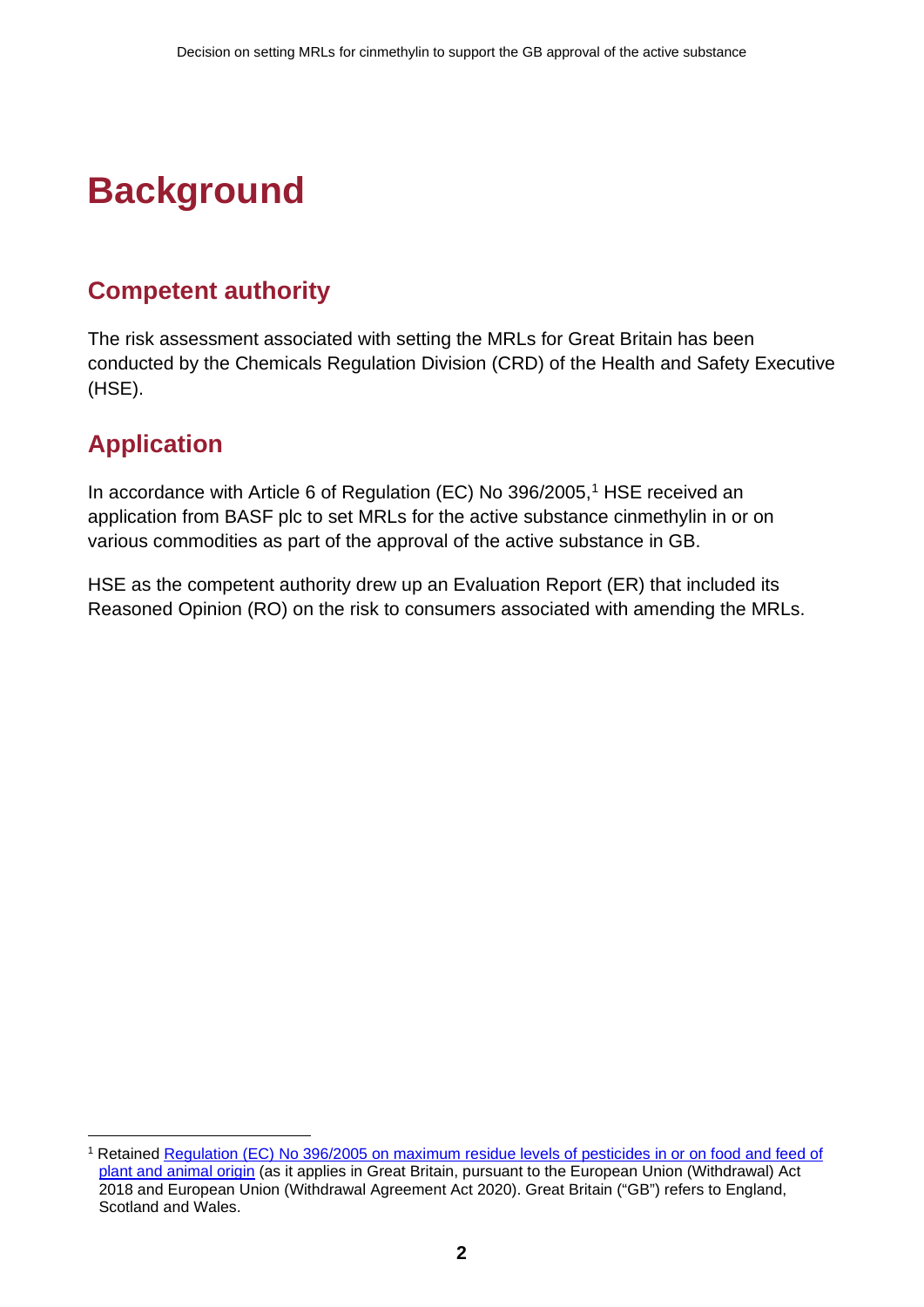### <span id="page-4-0"></span>**Conclusion of the competent authority on the risk assessment**

The competent authority concluded that the representative uses of cinmethylin on barley and wheat will not result in consumer exposures exceeding the toxicological reference values and therefore are unlikely to have harmful effects on human health.

Full details of the assessment, including the dietary exposure estimates and the list of endpoints, are outlined in the ER/RO [\(New MRLs \(hse.gov.uk\)\)](https://www.hse.gov.uk/pesticides/mrls/new-mrls.htm#_Search_for_evaluation), the assessment report and the Competent Authority Conclusion [\(New active substances - HSE\)](https://www.hse.gov.uk/pesticides/pesticides-registration/active-substances-new.htm).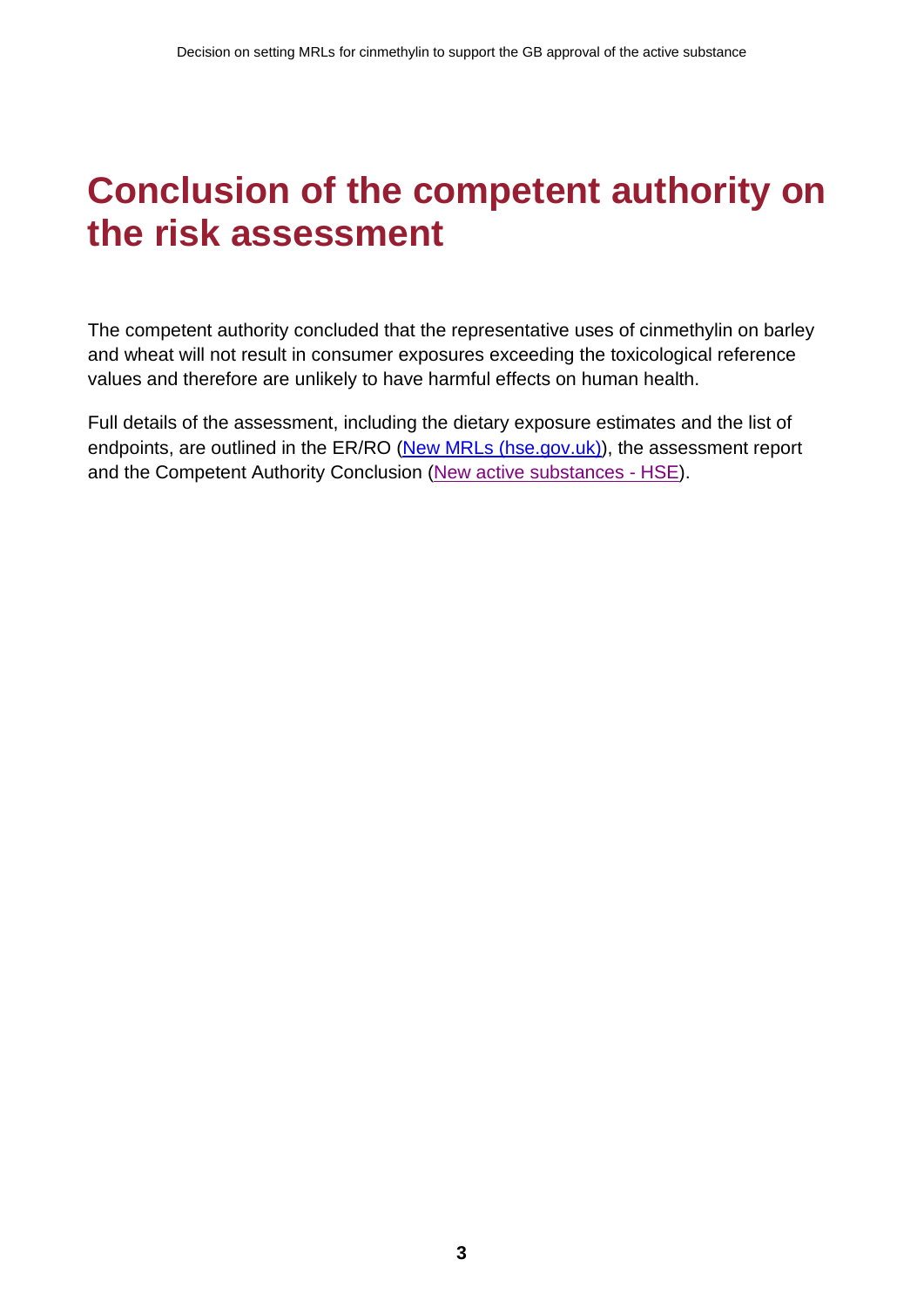### <span id="page-5-0"></span>**Decision on the application to set MRLs**

Cinmethylin is currently not included in the GB MRL Statutory Register therefore the default LOQ MRL of 0.01\* mg/kg currently applies to all products. In accordance with Article 14 of Regulation (EC) No 396/2005, the MRLs outlined in Table 1 will be set in Part 2 of the GB MRL Statutory Register to support the representative uses for the approval of the active substance. MRLs for all other commodities will be set at the default LOQ MRL of 0.01<sup>\*</sup> mg/kg except for the following difficult to analyse matrices: for herbs and edible flowers (code 0256000) the default LOQ MRL is  $0.02^*$  mg/kg  $(2 \times 0.01^*$  mg/kg); and for teas, coffee, herbal infusions, cocoa and carobs (code 0600000), hops (code 0700000) and spices (code 0800000) the default LOQ MRL is 0.05\* mg/kg (5 x 0.01\* mg/kg).

| <b>Product</b> | <b>Product</b>                                                            | <b>New GB</b> | <b>Comments</b>          |
|----------------|---------------------------------------------------------------------------|---------------|--------------------------|
| code           |                                                                           | <b>MRL</b>    |                          |
|                |                                                                           | (mg/kg)       |                          |
|                | Enforcement residue definition for products of plant origin: cinmethylin  |               |                          |
| 0500010        | <b>Barley</b>                                                             | $0.01*$       | The MRL is derived by    |
|                |                                                                           |               | extrapolation of residue |
|                |                                                                           |               | trials on wheat.         |
|                |                                                                           |               | A risk to consumers is   |
|                |                                                                           |               | unlikely.                |
|                |                                                                           |               |                          |
| 0500090        | Wheat                                                                     | $0.01*$       | The MRL is sufficiently  |
|                |                                                                           |               | supported by data.       |
|                |                                                                           |               |                          |
|                |                                                                           |               | A risk to consumers is   |
|                |                                                                           |               | unlikely.                |
|                | Enforcement residue definition for products of animal origin: cinmethylin |               |                          |
| 1011010        | Muscle - swine                                                            | $0.01*$       | The MRL is sufficiently  |
| 1011020        | Fat - swine                                                               | $0.01*$       | supported by data.       |
| 1011030        | Liver - swine                                                             | $0.01*$       |                          |
| 1011040        | Kidney - swine                                                            | $0.01*$       | A risk to consumers is   |
| 1011050        | Edible offals (other than liver                                           | $0.01*$       | unlikely.                |
|                | and kidney) - swine                                                       |               |                          |
| 1011990        | Others - swine                                                            | $0.01*$       |                          |
| 1012010        | Muscle - bovine                                                           | $0.01*$       |                          |
| 1012020        | Fat - bovine                                                              | $0.01*$       |                          |

**Table 1 MRLs to be set in the GB MRL Statutory Register to support the representative uses for the approval of the active substance**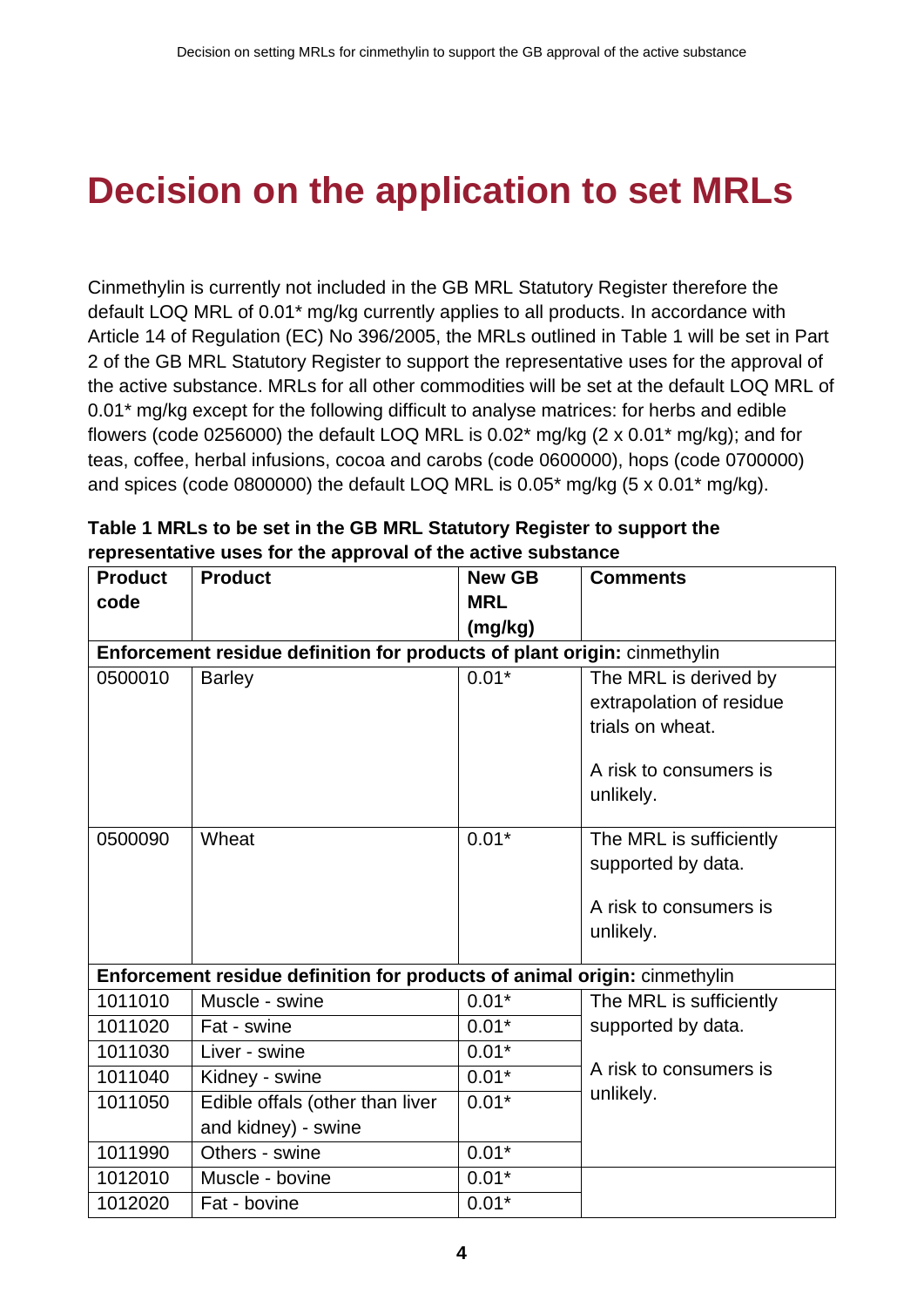| <b>Product</b> | <b>Product</b>                  | <b>Comments</b> |                                     |  |  |
|----------------|---------------------------------|-----------------|-------------------------------------|--|--|
| code           |                                 | <b>MRL</b>      |                                     |  |  |
|                |                                 | (mg/kg)         |                                     |  |  |
| 1012030        | Liver - bovine                  | $0.01*$         | The MRL is sufficiently             |  |  |
| 1012040        | Kidney - bovine                 | $0.01*$         | supported by data.                  |  |  |
| 1012050        | Edible offals (other than liver | $0.01*$         |                                     |  |  |
|                | and kidney) - bovine            |                 | A risk to consumers is              |  |  |
| 1012990        | Others - bovine                 | $0.01*$         | unlikely.                           |  |  |
| 1013010        | Muscle - sheep                  | $0.01*$         | The MRL is sufficiently             |  |  |
| 1013020        | Fat - sheep                     | $0.01*$         | supported by data.                  |  |  |
| 1013030        | Liver - sheep                   | $0.01*$         |                                     |  |  |
| 1013040        | Kidney - sheep                  | $0.01*$         | A risk to consumers is              |  |  |
| 1013050        | Edible offals (other than liver | $0.01*$         | unlikely.                           |  |  |
|                | and kidney) - sheep             |                 |                                     |  |  |
| 1013990        | Others - sheep                  | $0.01*$         |                                     |  |  |
| 1014010        | Muscle - goat                   | $0.01*$         | The MRL is sufficiently             |  |  |
| 1014020        | Fat - goat                      | $0.01*$         | supported by data.                  |  |  |
| 1014030        | Liver - goat                    | $0.01*$         |                                     |  |  |
| 1014040        | Kidney - goat                   | $0.01*$         | A risk to consumers is              |  |  |
| 1014050        | Edible offals (other than liver | unlikely.       |                                     |  |  |
|                | and kidney) - goat              |                 |                                     |  |  |
| 1014990        | Others - goat                   | $0.01*$         |                                     |  |  |
| 1015010        | Muscle - equine                 | $0.01*$         | The MRL is sufficiently             |  |  |
| 1015020        | Fat - equine                    | $0.01*$         | supported by data.                  |  |  |
| 1015030        | Liver - equine                  | $0.01*$         |                                     |  |  |
| 1015040        | Kidney - equine                 | $0.01*$         | A risk to consumers is<br>unlikely. |  |  |
| 1015050        | Edible offals (other than liver | $0.01*$         |                                     |  |  |
|                | and kidney) - equine            |                 |                                     |  |  |
| 1015990        | Others - equine                 | $0.01*$         |                                     |  |  |
| 1016010        | Muscle - poultry                | $0.01*$         | The MRL is sufficiently             |  |  |
| 1016020        | Fat - poultry                   | $0.01*$         | supported by data.                  |  |  |
| 1016030        | Liver - poultry                 | $0.01*$         |                                     |  |  |
| 1016040        | Kidney - poultry                | $0.01*$         | A risk to consumers is              |  |  |
| 1016050        | Edible offals (other than liver | $0.01*$         | unlikely.                           |  |  |
|                | and kidney) - poultry           |                 |                                     |  |  |
| 1016990        | Others - poultry                | $0.01*$         |                                     |  |  |
| 1017010        | Muscle - other farmed           | $0.01*$         | The MRL is sufficiently             |  |  |
|                | terrestrial animals             |                 | supported by data.                  |  |  |
| 1017020        | Fat - other farmed terrestrial  | $0.01*$         |                                     |  |  |
|                | animals                         |                 |                                     |  |  |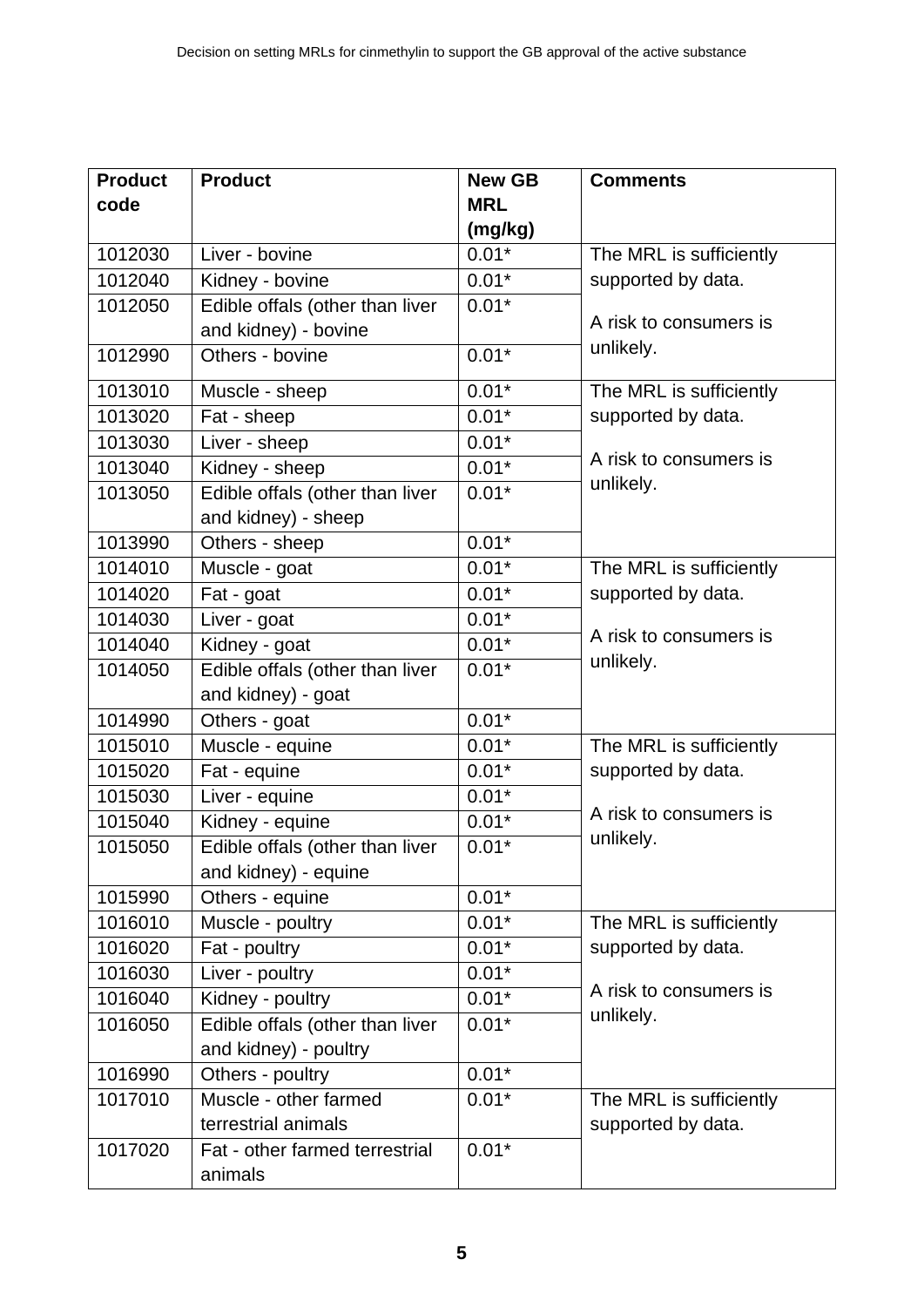| <b>Product</b><br>code | <b>Product</b>                                                                       | <b>New GB</b><br><b>MRL</b><br>(mg/kg) | <b>Comments</b>                                                                      |
|------------------------|--------------------------------------------------------------------------------------|----------------------------------------|--------------------------------------------------------------------------------------|
| 1017030                | Liver - other farmed terrestrial<br>animals                                          | $0.01*$                                | A risk to consumers is<br>unlikely.                                                  |
| 1017040                | Kidney - other farmed<br>terrestrial animals                                         | $0.01*$                                |                                                                                      |
| 1017050                | Edible offals (other than liver<br>and kidney) - other farmed<br>terrestrial animals | $0.01*$                                |                                                                                      |
| 1017990                | Others - Other farm animals                                                          | $0.01*$                                |                                                                                      |
| 1020010                | Cattle - milk                                                                        | $0.01*$                                | The MRL is sufficiently                                                              |
| 1020020                | Sheep - milk                                                                         | $0.01*$                                | supported by data.                                                                   |
| 1020030                | Goat - milk                                                                          | $0.01*$                                |                                                                                      |
| 1020040                | Horse - milk                                                                         | $0.01*$                                | A risk to consumers is                                                               |
| 1020990                | Others - Milk and cream                                                              | $0.01*$                                | unlikely.                                                                            |
| 1030010                | Chicken - eggs                                                                       | $0.01*$                                | The MRL is sufficiently                                                              |
| 1030020                | Duck - eggs                                                                          | $0.01*$                                | supported by data.                                                                   |
| 1030030                | Geese - eggs                                                                         | $0.01*$                                |                                                                                      |
| 1030040                | Quail - eggs                                                                         | $0.01*$                                | A risk to consumers is                                                               |
| 1030990                | Others - Birds' eggs                                                                 | $0.01*$                                | unlikely.                                                                            |
| 1040000                | Honey and other apiculture<br>products                                               | $0.01*$                                | The MRL is sufficiently<br>supported by data.<br>A risk to consumers is<br>unlikely. |

\* Indicates that the MRL is set at the limit of quantification/determination

#### **Footnotes**

Kales

MRLs shall apply to radish leaves as from 1 January 2025

#### **Ginger**

The applicable maximum residue level for ginger (Zingiber officinale) in the spice group (code 0840020) is the one set for ginger roots (Zingiber officinale) in the Part 1B of the Statutory Register (code 0213040-006, equal to the one of horseradish (Armoracia rusticana) code 0213040), taking into account changes in the levels by processing (drying), according to Art. 20 (1) of Regulation (EC) No 396/2005.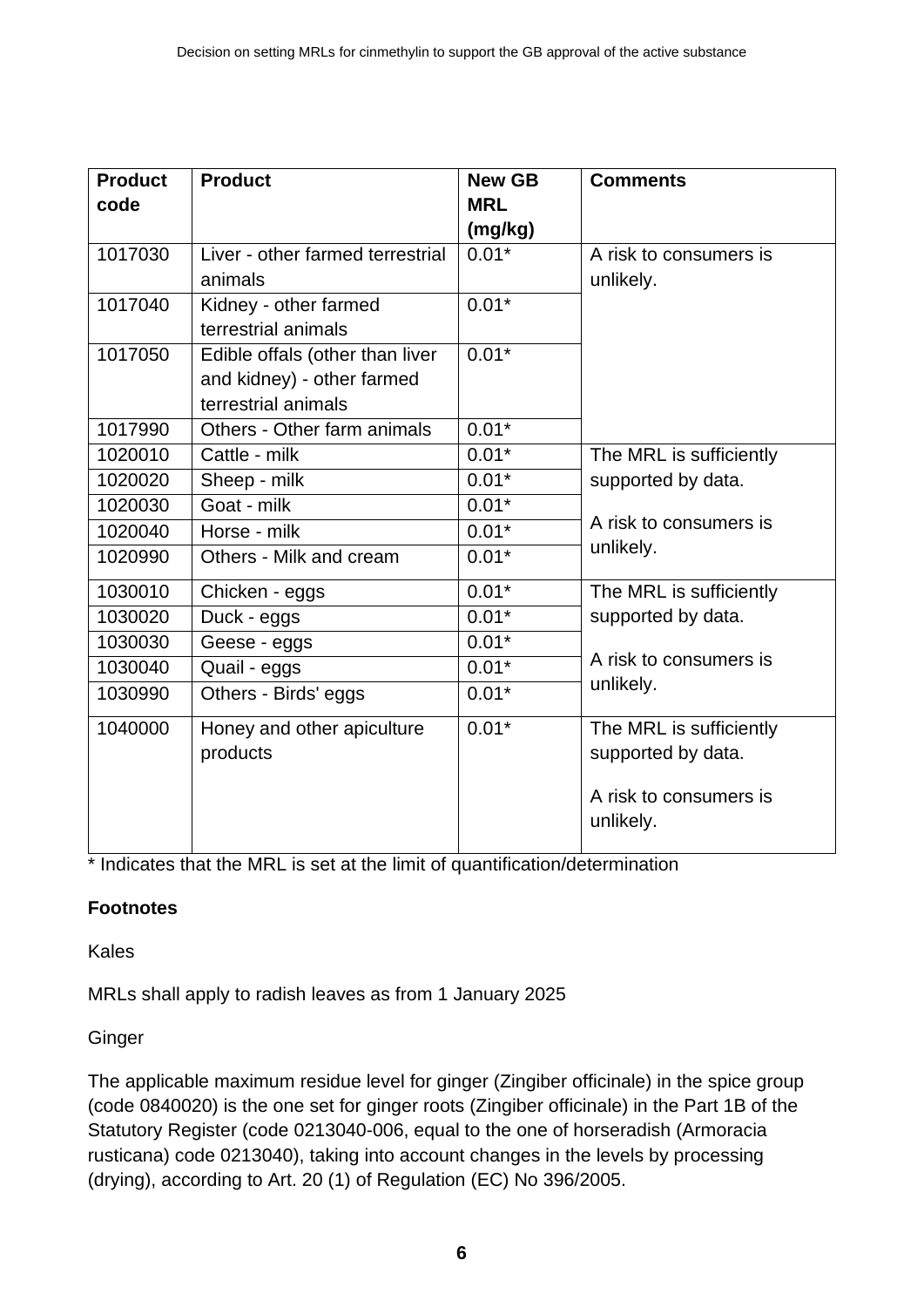#### Horseradish

The applicable maximum residue level for horseradish (Armoracia rusticana) in the spice group (code 0840040) is the one set for horseradish (Armoracia rusticana) in the vegetables category, root and tuber vegetables group (code 0213040), taking into account changes in the levels by processing (drying) according to Art. 20 (1) of Regulation (EC) No 396/2005.

#### **Date of entry into force**

The MRLs shall enter into force and appear in the **GB [MRL Statutory Register](https://secure.pesticides.gov.uk/MRLs/Main)** on 10/06/2022.

**The GB MRL Statutory Register should be consulted to verify the MRLs set and the legal provisions established.**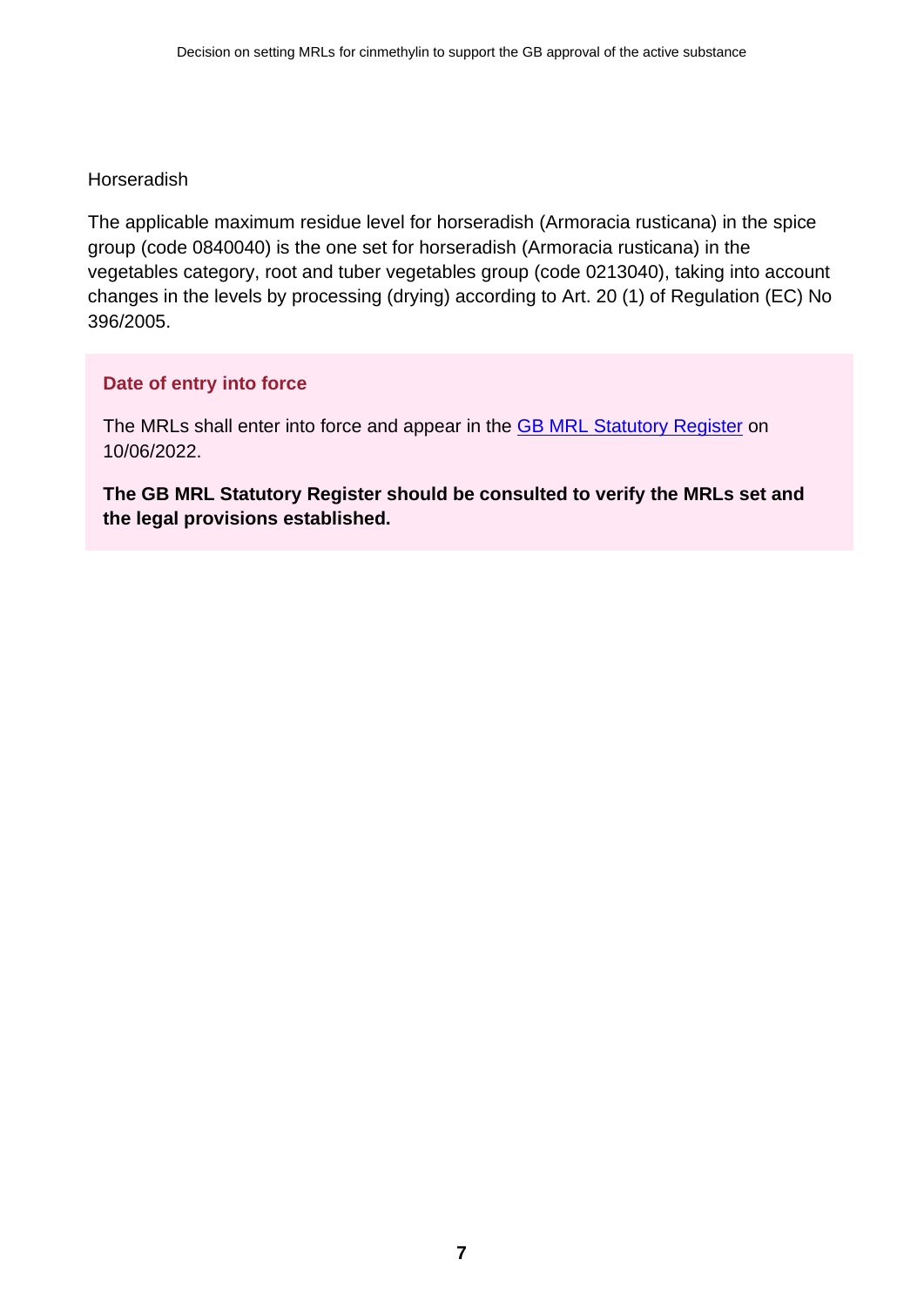### <span id="page-9-0"></span>**The active substance and formulated product**

#### **Active substance**

| <b>ISO common name</b>       | Cinmethylin                                                                                                                        |
|------------------------------|------------------------------------------------------------------------------------------------------------------------------------|
| <b>Chemical name (IUPAC)</b> | $rac{1}{2}$ rac-(1R,2S,4S)-1-methyl-4-(1-methylethyl)-<br> 2-[(2-methylphenyl)methoxy]-7-<br>oxabicyclo <sup>[2.2.1]</sup> heptane |

#### **Formulated product**

| <b>Product name</b>              | BAS 684 03 H                  |
|----------------------------------|-------------------------------|
| <b>Formulation type and code</b> | Emulsifiable concentrate (EC) |
| <b>Active substance content</b>  | 750 g/L                       |
| <b>Function</b>                  | Herbicide                     |
| <b>Effective against</b>         | Weeds                         |
| <b>Field of use</b>              | GB/outdoor                    |
| <b>Application method</b>        | Spray                         |

Full details of the Good Agricultural Practices (GAPs) are outlined in Appendix 1.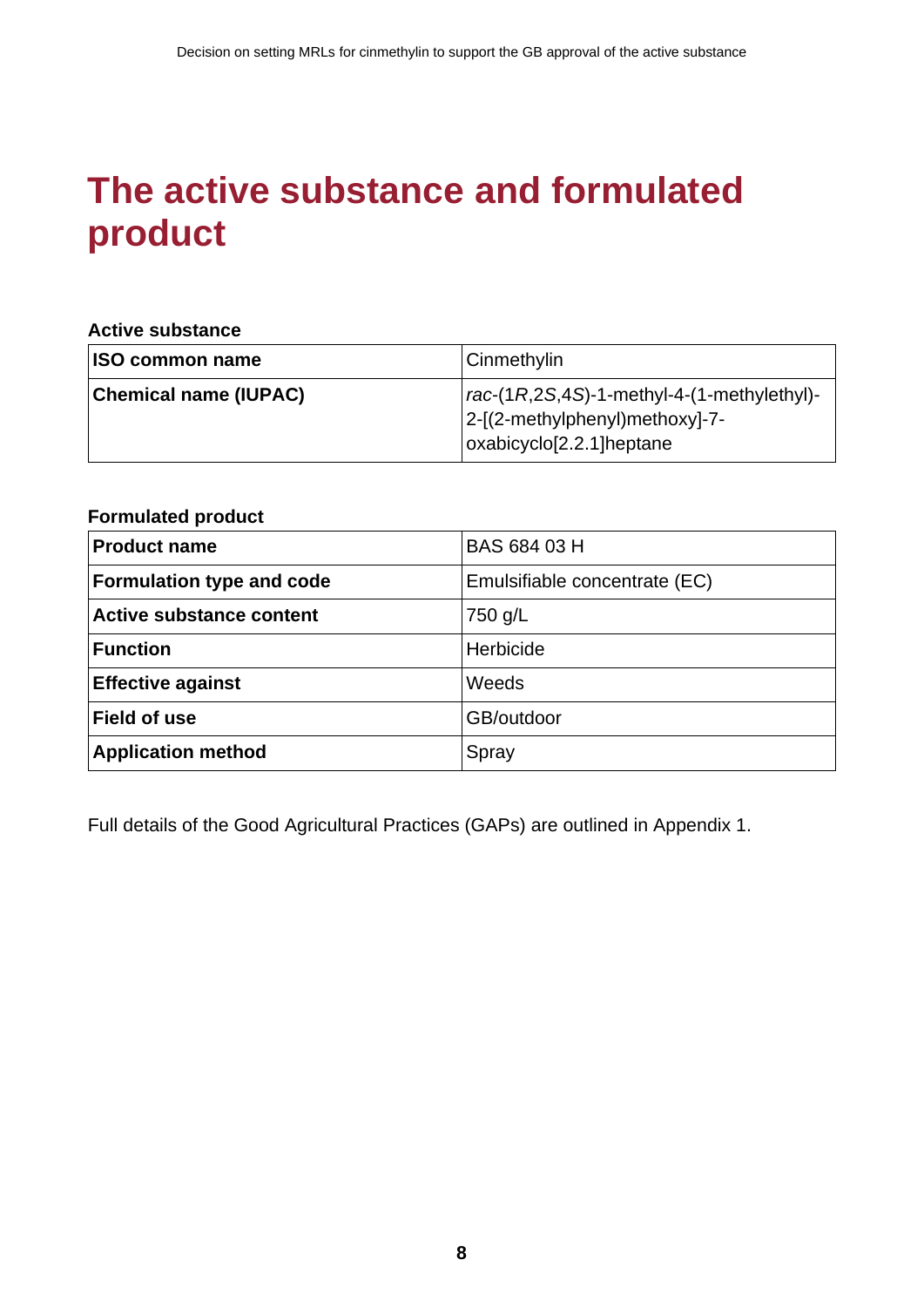# <span id="page-10-0"></span>**Links to supporting documents**

[Final Assessment Report and Conclusion of the Authority](https://www.hse.gov.uk/pesticides/pesticides-registration/active-substances-new.htm) for the approval of the active substance cinmethylin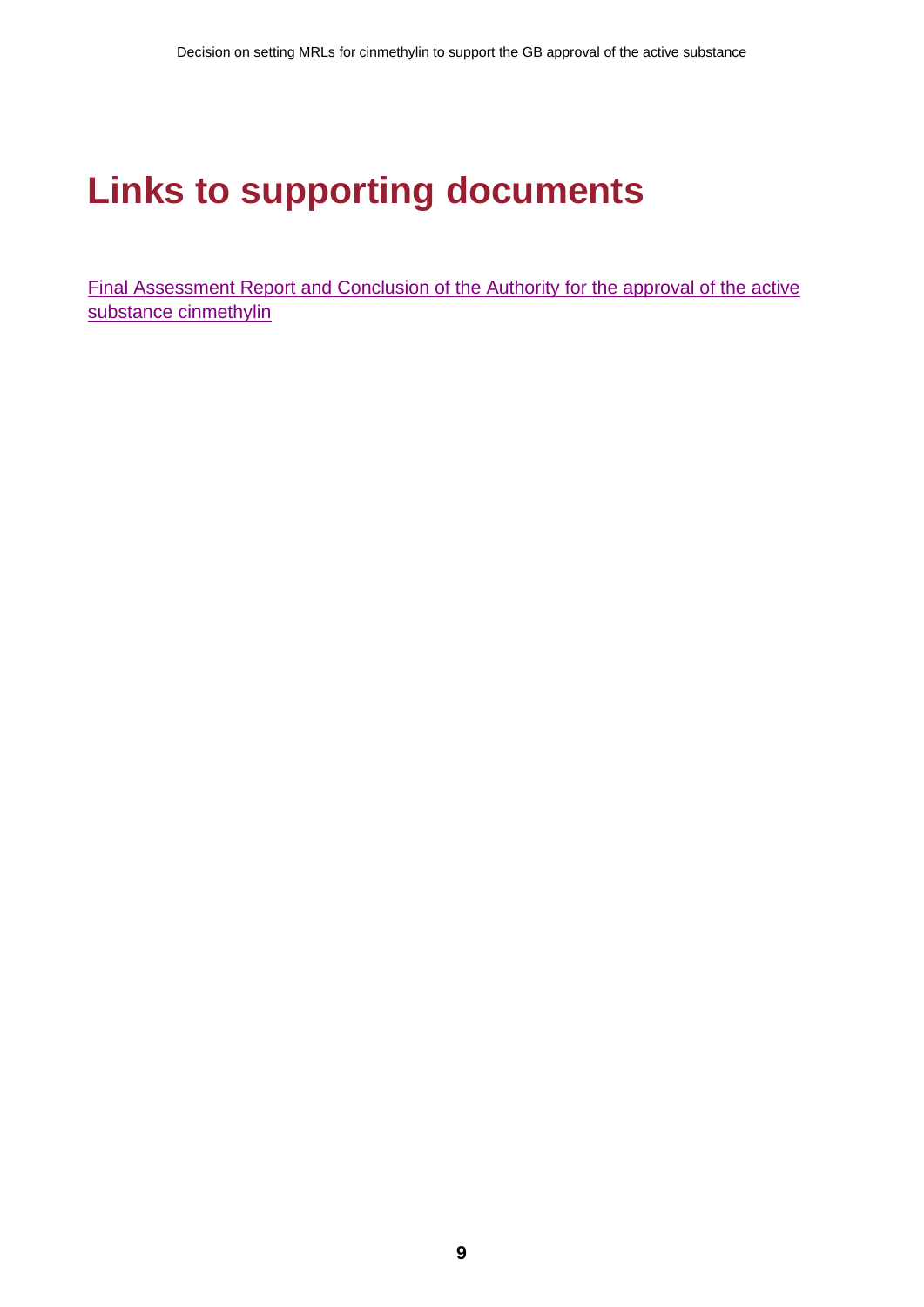### **Appendix 1 – GAPs supported by the assessment**

| PPP (product name and/or code): BAS 684 03 H |                 |
|----------------------------------------------|-----------------|
| Active substance:                            | cinmethylin     |
| Applicant:                                   | <b>BASF</b> plc |

<span id="page-11-0"></span>

| Crop      | <b>GB</b>        | <b>Product</b> | F   | Pests or           |             | Preparation | <b>Application</b> |           |        |             | <b>Application rate per</b> |         |         | PHI    | <b>Remarks</b> |
|-----------|------------------|----------------|-----|--------------------|-------------|-------------|--------------------|-----------|--------|-------------|-----------------------------|---------|---------|--------|----------------|
| and/or    | or               | name           | or  | Group of pests     |             |             |                    |           |        |             | treatment                   |         |         | (days) |                |
| situation | Country          |                | G   | controlled         | <b>Type</b> | Conc.       | method             | range of  | number | Interval    | kg a.s                      | Water   | kg      | (m)    |                |
| (a)       | For Import       |                | Or  | (c)                | $(d-f)$     | a.s.        | kind               | growth    | min-   | between     | /hL                         | (L/ha)  | a.s./ha |        |                |
|           | <b>Tolerance</b> |                |     |                    |             | (i)         | $(f-h)$            | stages    | max    | application | min-max                     | min-    | min-    |        |                |
|           |                  |                | (b) |                    |             |             |                    | & season  | (k)    | (min)       | (1)                         | max     | max     |        |                |
|           |                  |                |     |                    |             |             |                    | (j)       |        |             |                             |         | (1)     |        |                |
| winter    | <b>GB</b>        | <b>BAS 684</b> | F   | blackgrass,        | EC          | 750         | Spray              | pre-      |        | n/a         | $0.125 -$                   | $100 -$ | 0.500   |        |                |
| wheat,    |                  | 03 H           |     | ryegrass           |             | g/L         |                    | emergence |        |             | 0.5                         | 400     |         |        |                |
| winter    |                  |                |     |                    |             |             |                    | (BBCH 00- |        |             |                             |         |         |        |                |
| barley    |                  |                |     |                    |             |             |                    | (08)      |        |             |                             |         |         |        |                |
| winter    | <b>GB</b>        | <b>BAS 684</b> | F   | blackgrass,        | EC          | 750         | Spray              | post-     |        | n/a         | $0.125 -$                   | $100 -$ | 0.500   |        |                |
| wheat,    |                  | 03 H           |     | ryegrass           |             | g/L         |                    | emergence |        |             | 0.5                         | 400     |         |        |                |
| winter    |                  |                |     |                    |             |             |                    | (BBCH 09- |        |             |                             |         |         |        |                |
| barley    |                  |                |     |                    |             |             |                    | 29        |        |             |                             |         |         |        |                |
| winter    | <b>GB</b>        | <b>BAS 684</b> | E   | annual meadowgrass | EC          | 750         | Spray              | pre-      |        | n/a         | $0.0625 -$                  | $100 -$ | 0.250   |        |                |
| wheat,    |                  | 03 H           |     | and annual dicots  |             | g/L         |                    | emergence |        |             | 0.25                        | 400     |         |        |                |
| winter    |                  |                |     |                    |             |             |                    | (BBCH 00- |        |             |                             |         |         |        |                |
| barley    |                  |                |     |                    |             |             |                    | (08)      |        |             |                             |         |         |        |                |
| winter    | <b>GB</b>        | <b>BAS 684</b> |     | annual meadowgrass | EC          | 750         | Spray              | post-     |        | n/a         | $0.0625 -$                  | $100 -$ | 0.250   | $\sim$ |                |
| wheat,    |                  | 03 H           |     | and annual dicots  |             | g/L         |                    | emergence |        |             | 0.25                        | 400     |         |        |                |
| winter    |                  |                |     |                    |             |             |                    | (BBCH 09- |        |             |                             |         |         |        |                |
| barley    |                  |                |     |                    |             |             |                    | 29)       |        |             |                             |         |         |        |                |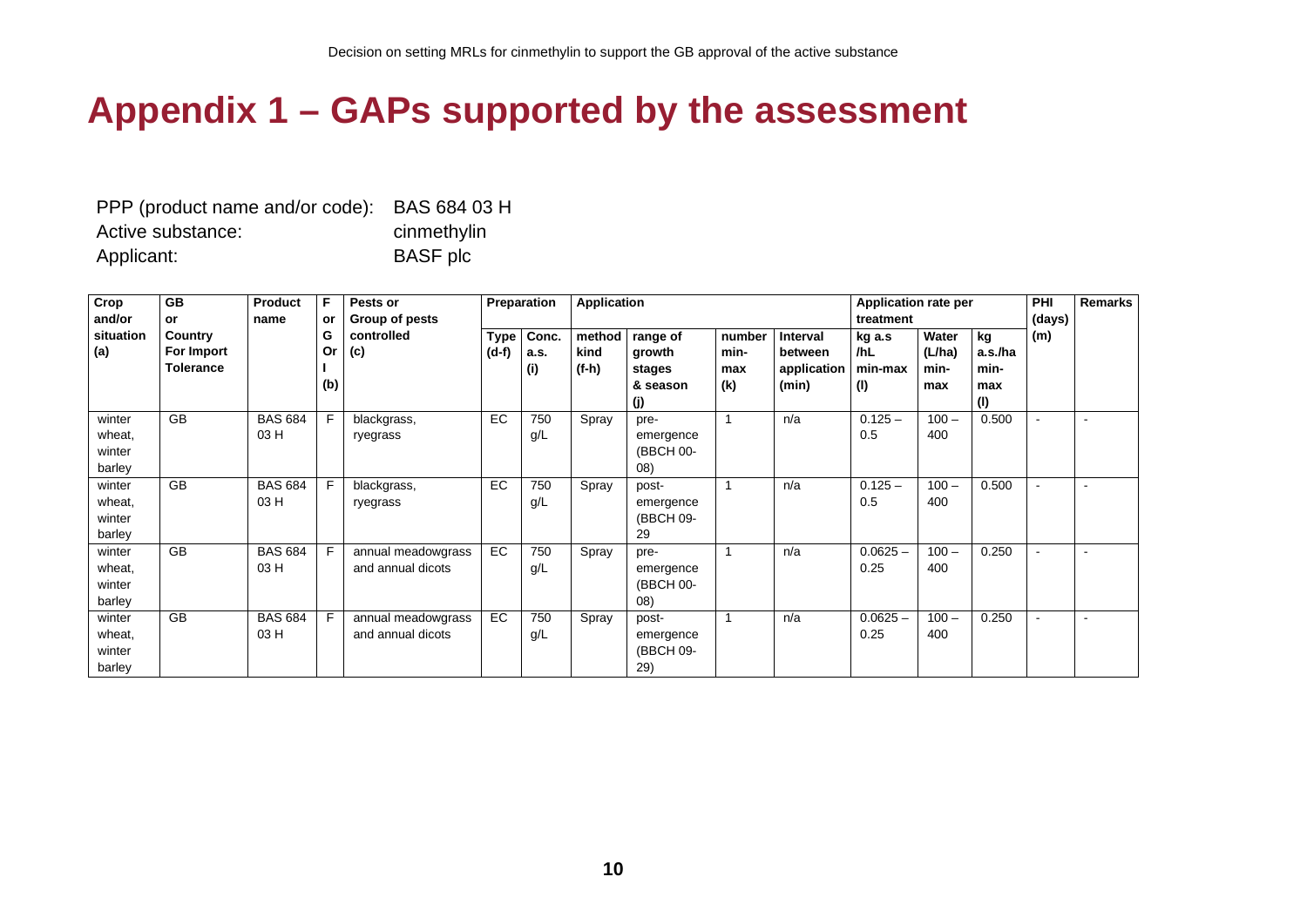| (a)    | For crops, the GB and Codex classifications (both) should be taken into account;       | g/kg or g/L. Normally the rate should be given for the active substance (according<br>(i)          |  |  |  |  |
|--------|----------------------------------------------------------------------------------------|----------------------------------------------------------------------------------------------------|--|--|--|--|
|        | where relevant, the use situation should be described (e.g. fumigation of a structure) | to ISO) and not for the variant in order to compare the rate for same active substances used       |  |  |  |  |
| (b)    | State if the use is outdoor, field use (F) or glass house (G) or indoor use (I).       | in different variants (e.g. fluoroxypyr). In certain cases, where only one variant is synthesised, |  |  |  |  |
| (c)    | e.g. biting and sucking insects, soil born insects, foliar fungi, weeds                | it is more appropriate to give the rate for the variant (e.g. benthiavalicarb-isopropyl).          |  |  |  |  |
| (d)    | e.g. wettable powder (WP), emulsifiable concentrate (EC), granule (GR)                 | Growth stage range from first to last treatment (BBCH Monograph, Growth Stages                     |  |  |  |  |
| (e)    | CropLife International Technical Monograph no 2, 6th Edition. Revised May 2008.        | of Plants, 1997, Blackwell, ISBN 3-8263-3152-4), including where relevant, information on          |  |  |  |  |
|        | Catalogue of pesticide                                                                 | season at time of application                                                                      |  |  |  |  |
|        | All abbreviations used must be explained                                               | Indicate the minimum and maximum number of applications possible under<br>(k)                      |  |  |  |  |
| (g)    | Method, e.g. high volume spraying, low volume spraying, spreading, dusting,            | practical conditions of use                                                                        |  |  |  |  |
| drench |                                                                                        | The values should be given in g or kg whatever gives the more manageable<br>(1)                    |  |  |  |  |
| (h)    | Kind, e.g. overall, broadcast, aerial spraying, row, individual plant, between the     | number (e.g. 200 kg/ha instead of 200 000 g/ha or 12.5 g/ha instead of 0.0125 kg/ha                |  |  |  |  |
|        | plant-type of equipment used must be indicated                                         | PHI - minimum pre-harvest interval<br>(m)                                                          |  |  |  |  |